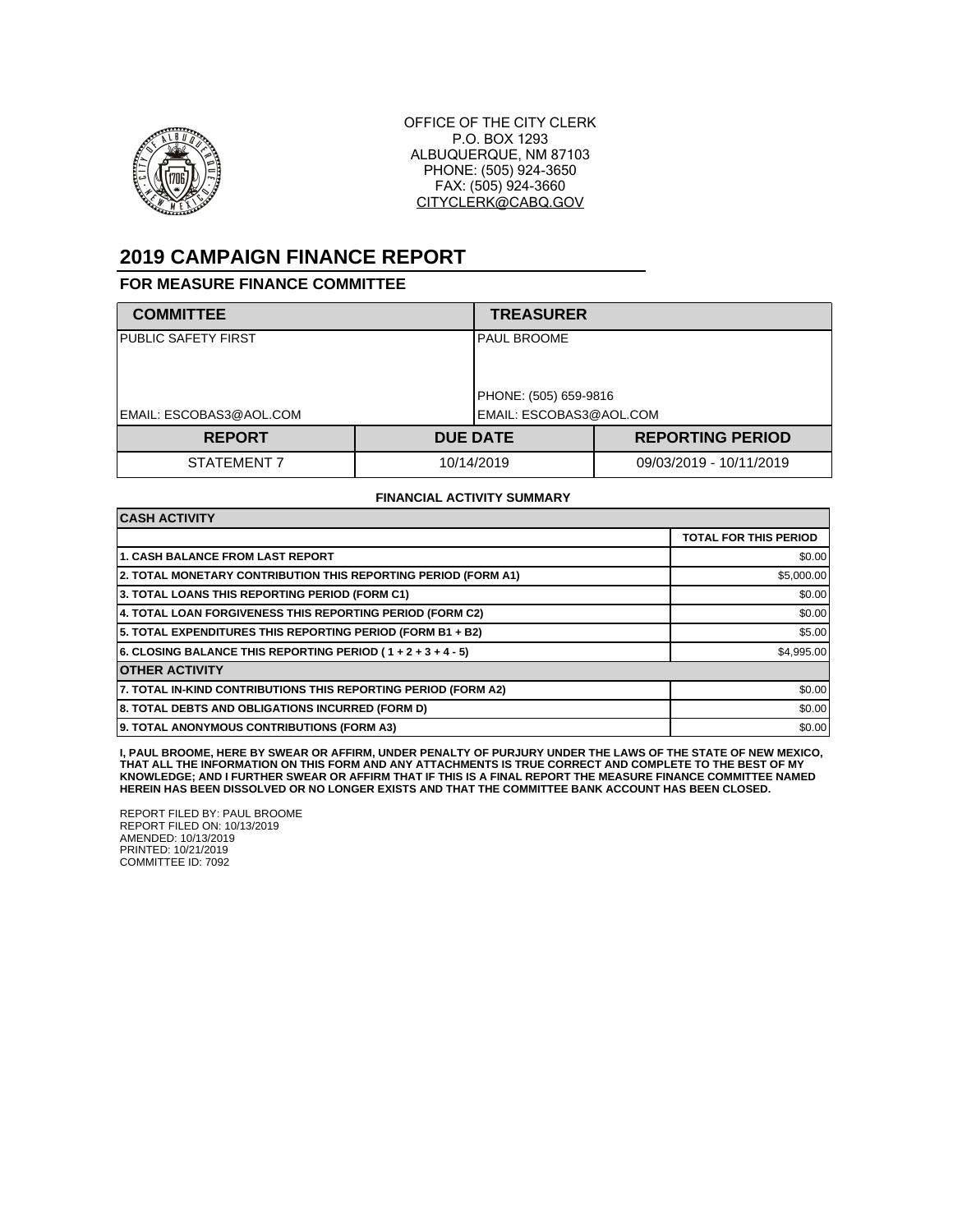## **FORM A-1 MONETARY CONTRIBUTIONS**

| <b>DATE</b><br><b>RECEIVED</b> | <b>CONTRIBUTOR / INFORMATION</b>                                                                                                                                                                                                              | <b>CONTRIBUTION</b><br><b>TYPE</b>  | <b>AMOUNT</b> |
|--------------------------------|-----------------------------------------------------------------------------------------------------------------------------------------------------------------------------------------------------------------------------------------------|-------------------------------------|---------------|
| 9/30/2019                      | ALBUQUERQUE POLICE OFFICERS ASSOCIATION<br>3813 HAWKINS ST. N.E.<br>ALBUQUERQUE, NM 87109<br>BUSINESS/GROUP INFO:<br><b>SHAUN WILLOUGHBY</b><br><b>LABOR UNION</b><br>ASSOCIATED CANDIDATES / BALLOT MEASURES<br><b>ISAAC BENTON (OPPOSE)</b> | Monetary<br>PURPOSE:<br><b>CASH</b> | \$5,000.00    |
| TOTAL MONETARY CONTRIBUTIONS   |                                                                                                                                                                                                                                               |                                     |               |